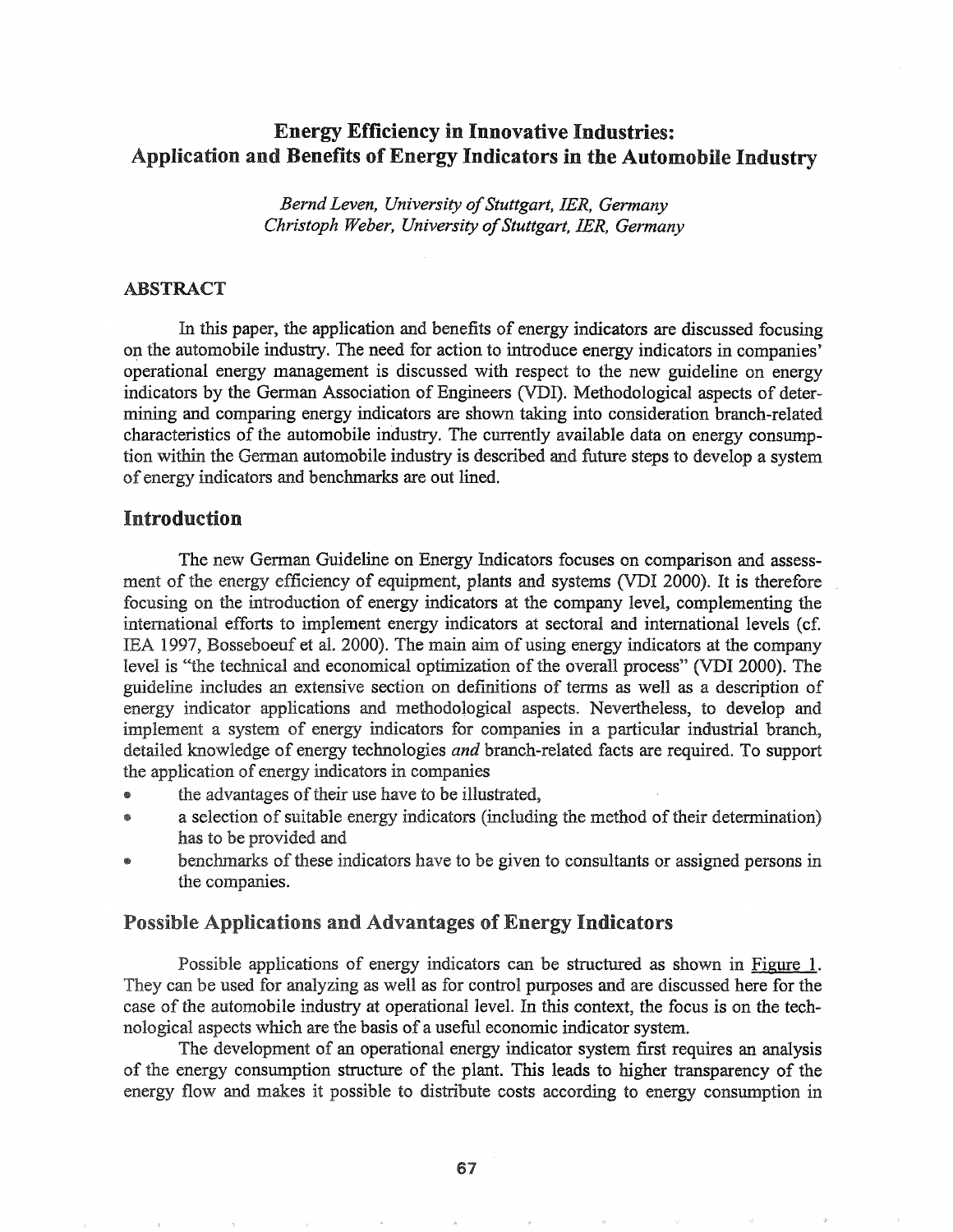each cost center. Conflicts between cost centers can be avoided when accurate information on cost distribution is available. Reporting of energy costs to the cost centers motivates implementation of rational energy utilization.



### Figure 1. Possible Applications of Energy Indicators (VDI 2000)

A time series analysis of energy indicators, e. g. of a production plant, can be used

- to provide early indication of operational faults (e. g. leaks),
- as an indicator for preventive maintenance (increasing operational safety),
- for information and motivation of staff or the operational personnel or
- for public information and environmental reports (e. g. European Eco Audit)

As in other areas, targets can be *quantified* and the success, e. g. of energy efficiency measures can be verified by comparing energy indicators before and after the undertaking of a measure.. On the basis of energy indicators, planning safety with respect to energy demand and energy costs can be improved for future periods of time.

A cross-section analysis, e. g. of production plants, can indicate potential energy savings. In each automobile company several production plants are in operation for similar purposes, e. g. several paint shops with different or similar technology. A comparison of energy indicators from different production plants enables an assessment of the production methods, e. g. different types of painting or drying processes, whereby a comparison of identical production plants enables monitoring of operations. An analysis of a paint shop by the IER showed that the energy consumption of two identical devices, i. e. the electricity consumption of the air conditioning and ventilation of a Body Top Coat Booth can differ by the factor 2 (Schelle 1997). In cases like this energy savings can be achieved easily and economically by undertaking organizational measures.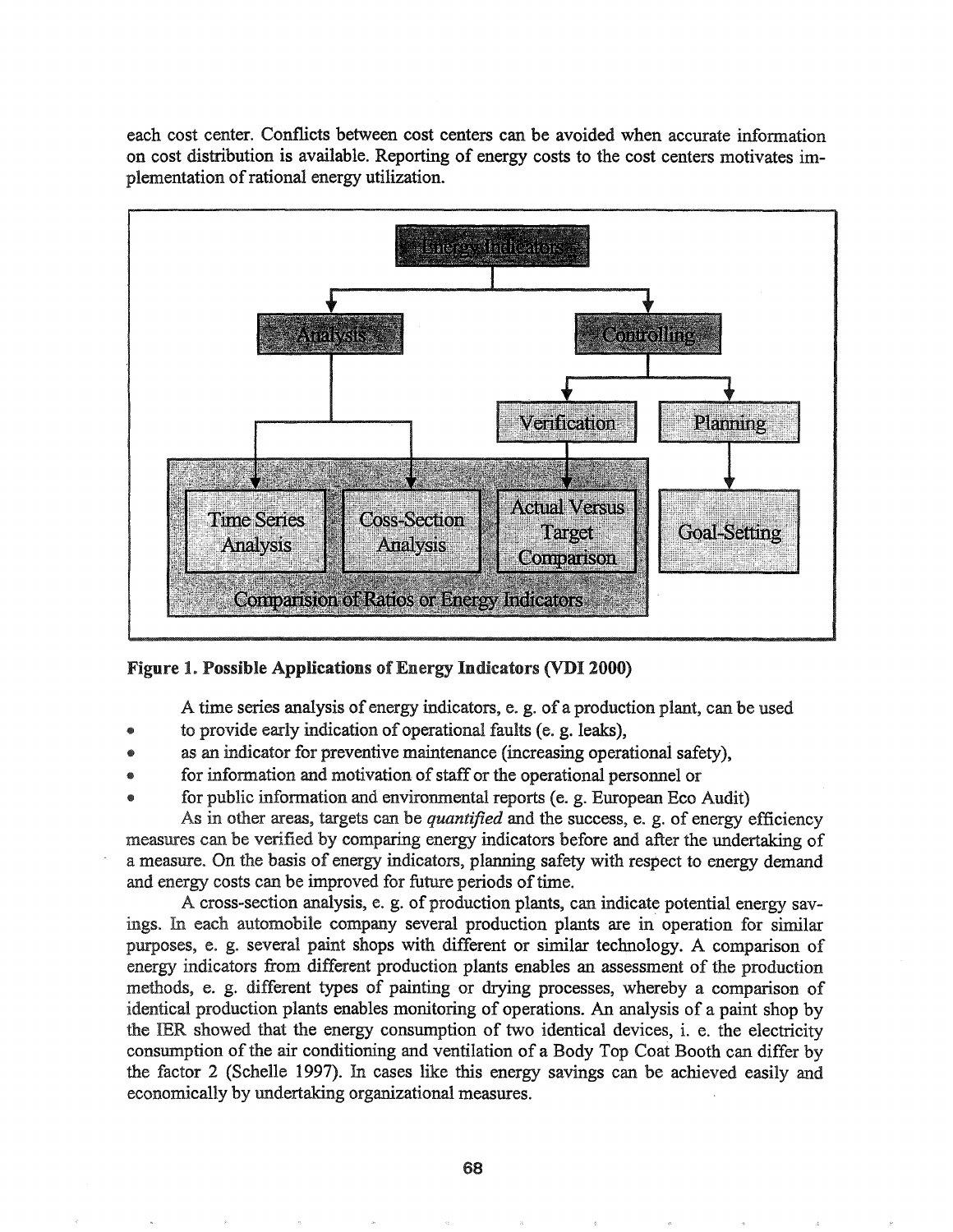A particular type of cross-section analysis is benchmarking (Leven, Weber and VoB 2000). Benchmarking is a systematic procedure with the aim of understanding processes and functions and especially the practices behind them. Partners are chosen specifically who are assumed to be the best of class (= benchmarks). The final aim of a benchmarking project is the adoption of best practices to improve company performance. This means that benchmarking is more than just a comparison of ratios or energy indicators.

# Branch-Related Aspects of the Automobile Industry

The development and implementation of a system of energy indicators for a particular industrial branch is only possible when taking into consideration branch-related and energy aspects. Costs and benefits of the energy indicator system can only be optimized in this way. Major relevant facts for the automobile industry in general and the German automobile industry in particular are provided in this section.

The automobile industry is characterized by a low share of energy costs, which is typical for the capital goods industry. In 1997, the gross production value of the German automobile industry could be imputed to related cost categories as follows' (Federal Statistical Office Germany 1997):

| $\bullet$ | materials usage, merchandise, wage work | $63 \%$  |
|-----------|-----------------------------------------|----------|
| ۰         | personnel costs                         | 23 % and |
| $\bullet$ | other costs                             | $14\%$ . |

The cost of energy is included in the cost of materials and amounts to 0.8  $\%$  of the gross output. Because of the liberalization of the European energy markets the cost of energy is declining. Therefore, the reduction of energy costs is not the highest priority for the business management, even though the energy costs can amount up to 100 million US \$ per year and plant. In view of the costs, personnel and materials are considered to be more important and due to the just in time production, operational safety and quality management are playing an important role.

From a societal and national economic point of view, the automobile industry is however contributing substantially to the gross domestic product (GDP) and is also relevant as far as energy consumption and  $CO<sub>2</sub>$ -emissions are concerned. The percentage of automobile energy consumption is  $7\%$  of the electric energy and  $3\%$  of fossil fuels consumed by the German industry. In several states of Germany, like Baden-Württemberg, the percentage is twice as high because of the lower share of energy-intensive basic materials industries.

The final energy consumption of the automobile industry is dominated by electricity  $(45 \%)$  and natural gas  $(33 \%)$  as shown in Figure 2. While the use of coal and oil has declined in the last decade, the percentage of gas, district heat and especially electricity has increased. In many cases, electricity is produced in co-generation plants either on the production site itself or more frequently in organizationally independent power plants near the site.

Electricity has the largest percentage (approx. 80 %) of energy costs in the German automobile industry (own calculations on basis of industry energy prices (Federal Ministry of Economics and Technology 2000).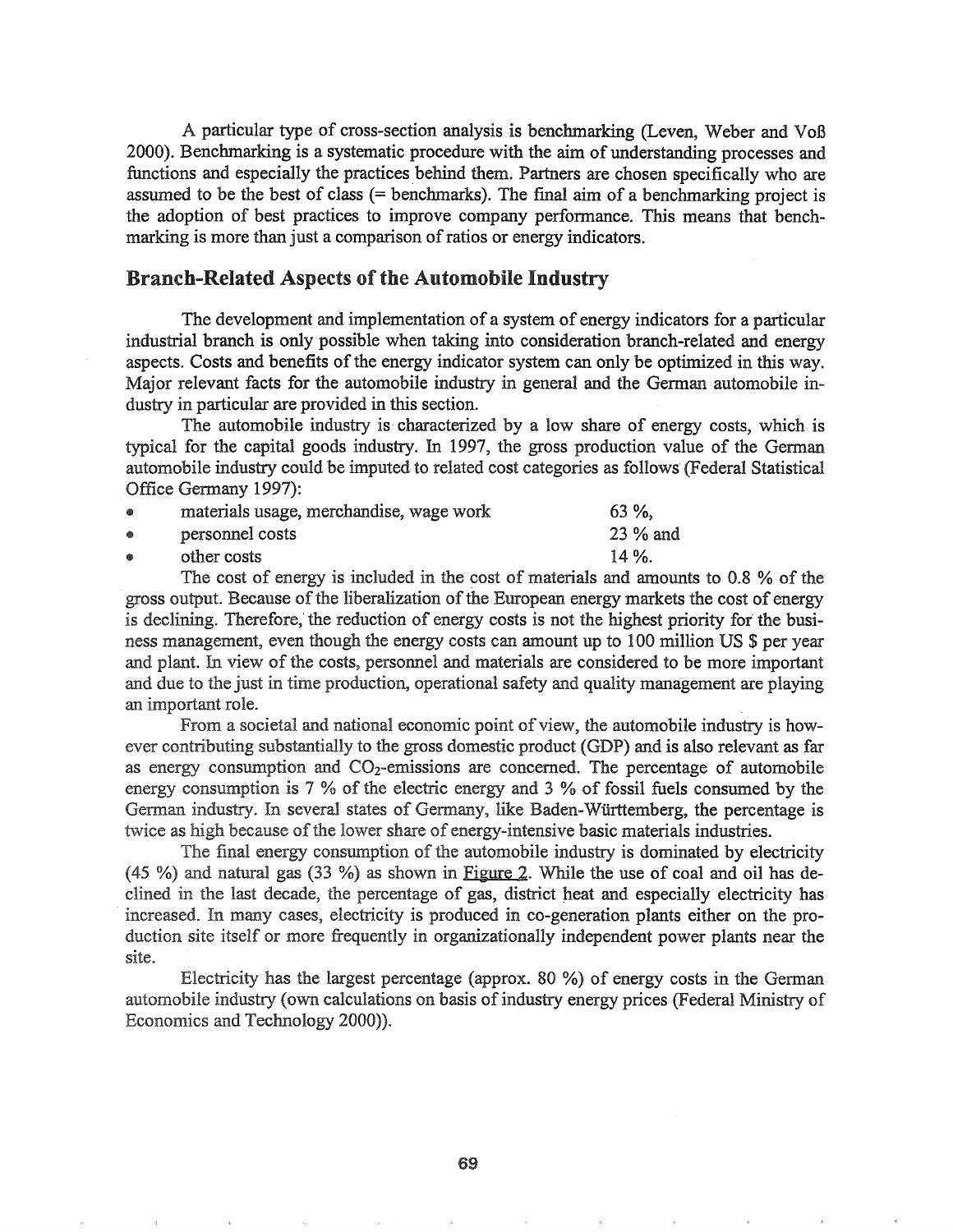

Figure 2& Percentages of Energy Sources for Energy Consumption and Energy Cost in the German Automobile Industry in 1995 (AG Energiebilanzen 1995)

Most of the electricity (approx. 30 to 50 %) is used in the paint shop. Bodywork, assembly and stamping plants (if present) are also significant electricity-consuming cost centers. Heat consumption is equally divided between space heating and process heating. Most of the fossil fuels or heat  $(50 \text{ to } 60 \%)$  is demanded by the paint shop, especially for heating. of plating tanks, for air-conditioning and thermal oxidation of VOC-components within the exhaust air. In addition, the energy used for supplying compressed air represents a significant share of the final energy consumption.

# Application of Energy Indicators - Methodological Aspects

The German guideline provides indications on the treatment of the following methodological aspects:

- kind of plant or system,
- size and capacity utilization of the plant or system,
- system boundaries,
- meaningful reference values,
- quality and further aspects.

The implications of these aspects for the case of the automobile industry are discussed.

#### **Kind of Plant or System**

The production sites of an automobile company are usually organized in a production network, in which assembly plants and manufacturing plants or combinations of both exchange parts. Assembly plants usually contain at least the cost centers bodywork, paint shop and assembly line. A small number of production sites contain a stamping plant where also pressed parts for other assembly plants are produced. In manufacturing plants, engines, axles,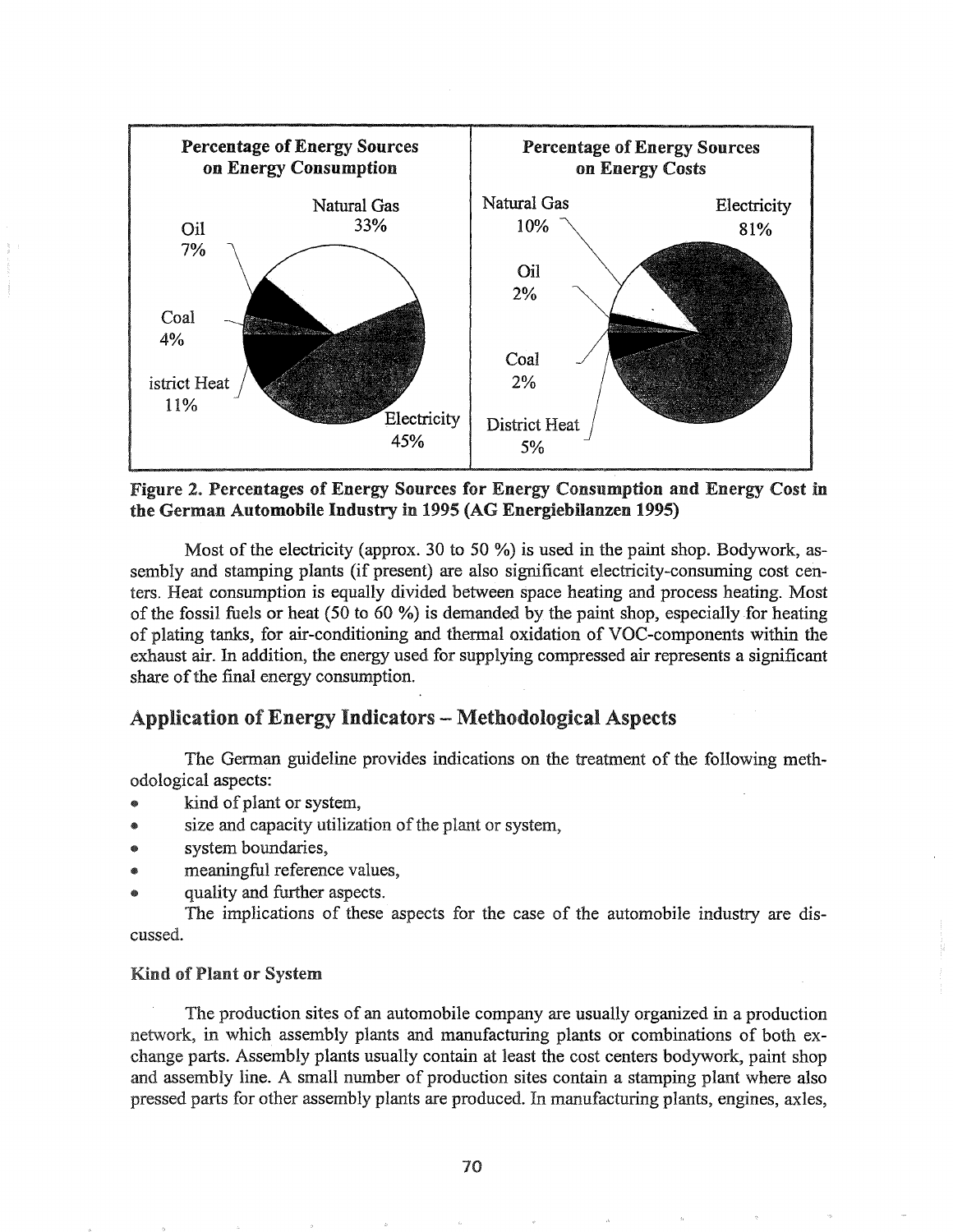plastic or cast parts (gray iron or light metal) etc. are produced. Consequences of the low homogeneity and the varying depth of production of the sites are significant influences on the energy consumption structure and on several energy indicators.

#### Size and Capacity Utilization of a Plant or System

Due to the significant percentage of space heat and other energy consumers, which are relatively independent from the production output (e. g. lighting, air-conditioning), the capacity utilization has to be reported with energy indicators related to the production output.

#### System Boundaries

The definition and reporting of temporal and spatial system boundaries are essential when determining and comparing energy indicators. Periods of time when a plant or parts of it are modified for producing a new automobile type or model can not be compared with periods of time with full capacity utilization.

Technical equipment, e. g. a furnace for heat treatment, can only be compared with others if the operational conditions (e. g. capacity utilization rate, heating up or cooling down process) are the same or at least similar.

In view of spatial boundaries, energy conversion and the use of technical gases, e. g. oxygen in furnaces, have to be taken into consideration. Especially a power production plant within the system boundary "fence of the production site" has to be taken into account. The influence of this is shown in Figure 3 on the ratio of the final energy consumption per number of produced automobiles of 17 German sites.

The plants with own power production (displayed as hatched columns) show a higher energy consumption per automobile and deviating shares of electricity and fossil fuels. Therefore previous conversions in the energy chain have to be taken into consideration either by using the primary energy use (or more precisely the consumption of exhaustible energy resources) as indicator or by modifying the system boundaries in a way that the power plant is outside the boundaries.

#### **Meaningful Reference Figures**

The determination of energy ratios as an essential form of energy indicators is possible by using many different reference figures, e. g. number of employees, heated space or produced parts. If however, there is only a minor relation between the reference figure and the energy consumption, the use of such an indicator is not advantageous.

For example, a reference figure for specific energy consumption ratios, which is often used due to ease of availability, is the total number of employees in a company. Figure 3 shows clearly the inaccurate conclusions, which can be derived if only this indicator is looked at. Plants with a high specific final energy consumption per employee are particularly efficient regarding the specific final energy consumption per vehicle (with one exception). Reasons for this are in particular the high productivity per employee but also the low depths of production in these plants. In fact, these are mostly new plants with correspondingly higher building and equipment energy efficiency, but limited also mostly to assembly lines, bodywork and paint shops.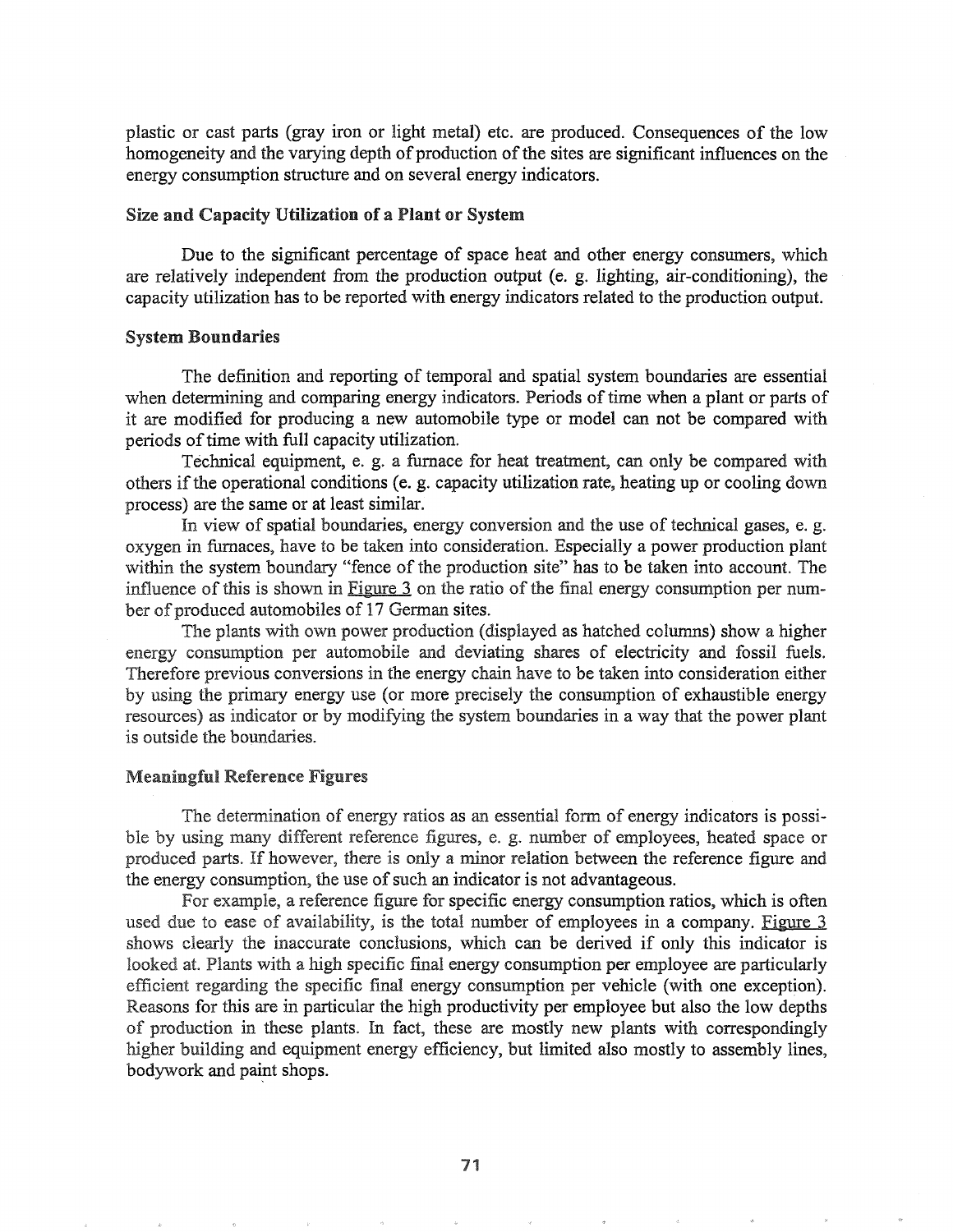

Figure 3. Final Energy Consumption per Automobile of 17 German Bodywork and **Assembly Plants** 

In this case, the total number of employees is therefore not suitable as a reference figure. The production output or the production surface area would be more adequate, later especially due to the high percentage of energy consumption which is not directly dependent on the production output. However such information is not publicly available, and also some automobile companies were not willing to answer such questions when approached with a corresponding questionnaire.

#### Quality and Further Aspects

Aspects such as product quality and weather conditions have also to be taken into consideration when comparing energy indicators. The paint quality of a luxus class automobile is higher, prolonging the painting procedure compared to the case of a compact car. Therefore, also in the first case the painting procedure will mostly be more time- and energy consuming.

# **Costs for Determining Energy Indicators**

*cost* of determining energy indicators must be in acceptable proportion to the expected *benefit* for the company. Costs are incurred particularly through data recording and processing (measurement equipment, personnel etc.). A decision concerning the scope of data recording can be made on the basis of a monetary evaluation of energy flows. For example, it could be decided to record all flows of energy worth more than 10,000 US \$ per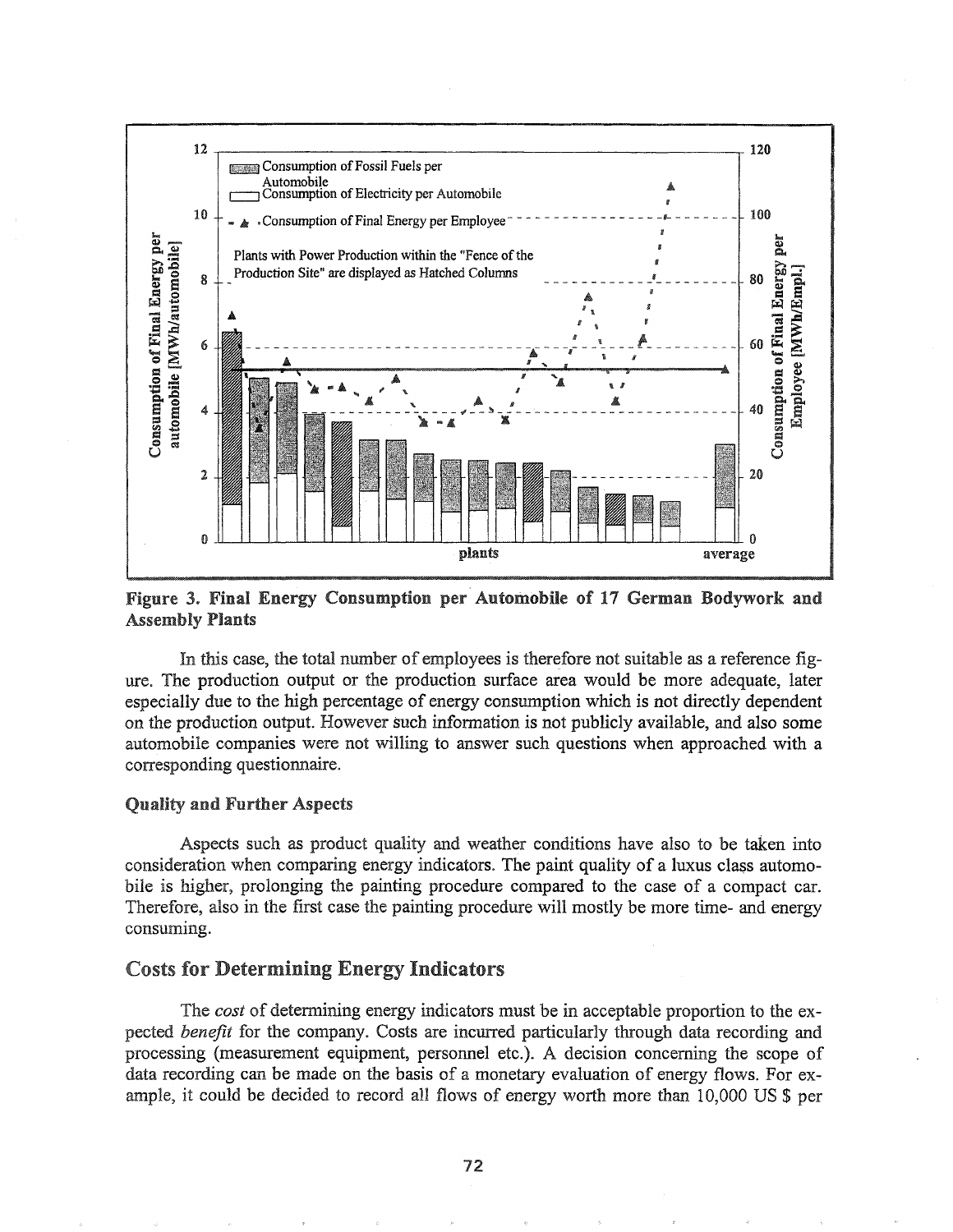year (Flanagan, Menzler and Theweleit 1999). Thereby preferably not market prices for energy should be used for valuation, but internal energy costs, including charges for equipment, maintenance etc.

Currently, several meters for electricity are installed in automobile plants, but in the case of space and process heat often only one meter per factory building. Yet, for compressed air mostly only one meter per site is installed, despite compressed air being a particularly energy-intensive energy carrier.

The *data available* on plant level vary significantly in the automobile industry. The energy supply structure is relatively transparent in new production sites in comparison to older sites. The short innovation cycles in the automobile industry result in frequent changes to the production plants. Although implementation of new equipment in existing sites is in principle advantageous for energy efficiency, time or fmancial restrictions are often an obstacle to energy efficiency improvements. The required adaptation of the supply structures and the additional aggregates, e.g. ventilation systems, to the new conditions is only partly performed due to reasons of time and cost. To avoid large investments, measures are also carried out, which lead to an inconsistent connection of energy-consuming devices, e.g. connection of a radiator to a process heat network. This makes it more difficult to allocate energyconsuming devices to meters and to determine meaningful and useful energy indicators.

# Selected Energy Indicators for the Automobile Industry

Under these conditions, the following types of energy indicators are particularly useful for the automobile industry:

- e general energy indicators,
- e indicators for cross~cutting technologies,
- product-related energy indicators.

Important general energy indicators are notably the final energy consumption per plant or per heated space, differentiated by energy carrier. This should in any case be determined over time, to allow general performance monitoring.

Among cross-cutting technologies especially space heat has to be considered, since it is rather easily accessible to benchmarking within the automobile industry and beyond. Also the energy consumption per compressed air volume, depending on pressure level, is highly relevant from a cost side and allows for meaningful benchmarks.

Besides, however, product-related energy indicators are of particular interest. Here, the production output, i. e. the automobiles or parts produced, should be favored for use as a reference figure for energy consumption. The reason for this is that the aim of most companies is the production of goods using a minimum of resources (costs and consumption). The main aim is therefore optimization of the specific energy consumption (or costs) per output.

An important energy indicator for evaluation of energy efficiency of bodywork and assembly plants is therefore the *energy consumption for production of a automobile.* This ratio can be determined on the basis of useful energy, final energy or/and total consumption of exhaustible energy resources (primary energy).

To be able to compare these energy indicators with other plants, the aforementioned aspects of method must be taken into consideration and important facts must be specified with the energy indicator. Examples of these are

depth of production or the cost centers of the production site,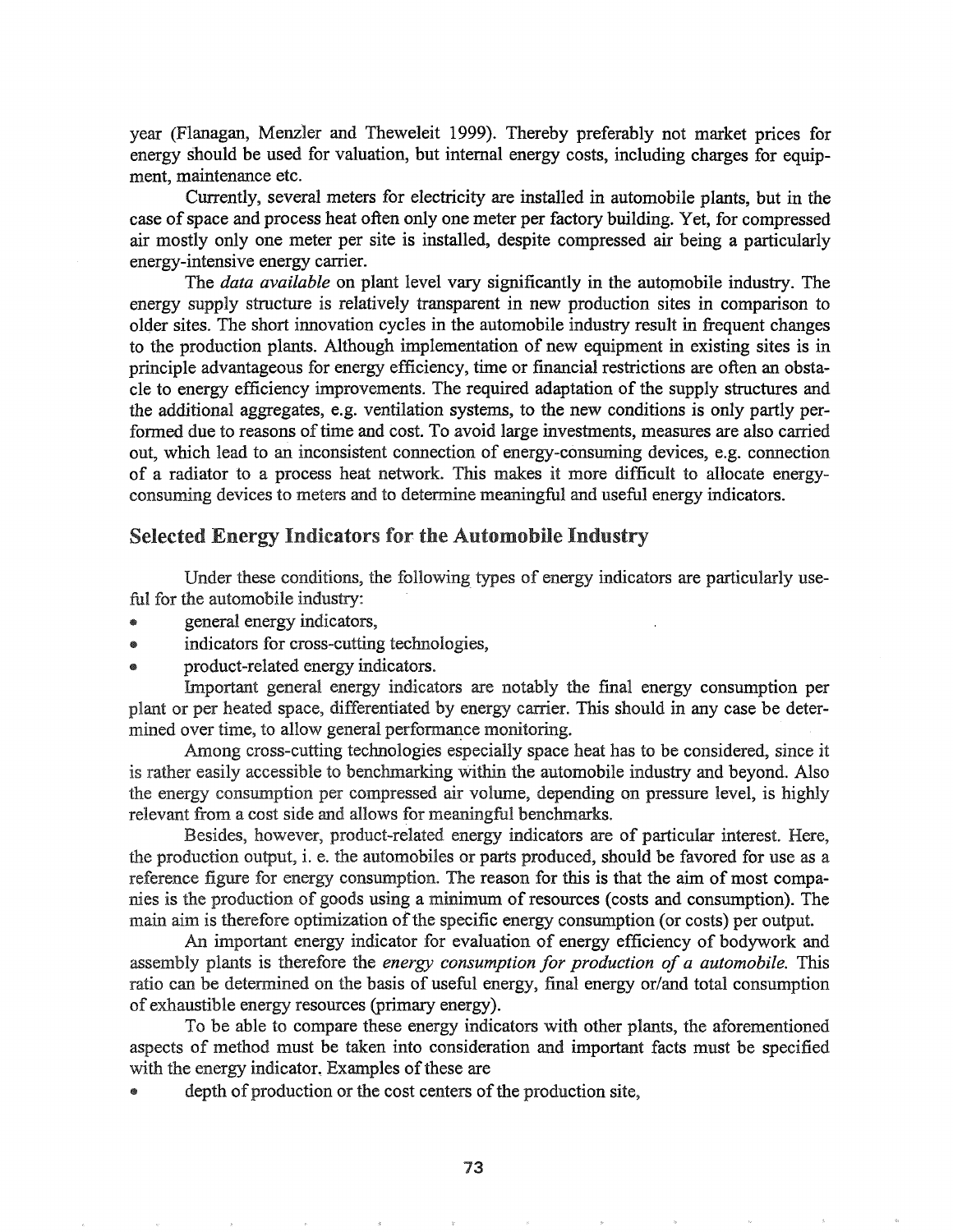- technological aspects, e. g. the paint system applied, or
- the environmental protection level, e. g. VOC emissions.

An improvement in comparability can be achieved by using the output-related energy indicators at the level of single cost centers of plants. The depth of production and the exchange of components in the production network are less influencing the results in this case. Determination and comparison of such energy indicators appear to be important in particular in energy-intensive centers i. e. bodywork, assembly, paint shop and stamping plant.

In this way, the manufacturing sites could be compared with each other despite a nonhomogeneous production structure due to an energy indicator comparison at center (or single plant) level.

# Outlook

This paper describes the status quo of the energy utilization and the corresponding data available in the automobile industry. Fundamental aspects of method have been discussed and attempts for a branch-related energy indicator system have been outlined.. However, to enable a broad implementation of energy indicators suitable for comparison in the automobile industry, further steps are necessary with respect to

- e development of an energy indicator catalog including defmitions for enhancing the comparability of individual energy indicators,
- ascertaining of a data base of comparable energy indicators within a company or at branch level (e. g. in cooperation with the manufacturers' association) and
- continual updating of the data base.

Publication of companies' internal data poses a possible obstacle in the case of a branch-wide investigation.. Yet, an independent organization or research institute could collect and assess the data and could make this available to the participating plants in an anonymous form..

# References

AG Energiebilanzen. Energiebilanz Deutschlands für das Jahr 1995. Berlin, Germany.

- Bosseboeuf D., Chateau B., Eichhammer W.; Lapillonne B. 2000. Cross country comparison on energy efficiency indicators phase 5: the ODYSSEE data base. final report phase 5. 5 vol.umes. ED-SAVE Project Paris, France: ADEME.
- Federal Ministry of Economics and Technology. Economic Report 2000. Bonn, Germany (http://www.bmwi.de/Homepage/English%20pages/Publications/Publications.jsp).
- Federal Statistical Office Germany. 1997. Fachserie 4 Produzierendes Gewerbe. Reihe 4.3 Kostenstruktur der Untemehmen des Verarbeitenden Gewerbes sowie des Bergbaus und der Gewinnung von Steinen und Erden. Stuttgart, Germany: Metzler Poeschel.
- Flanagan, J.; Menzler, G.; Theweleit, M. 1999. Energie-Controlling. VIK-Berichte No. 212. Essen, Germany: Energieberatung GmbH.